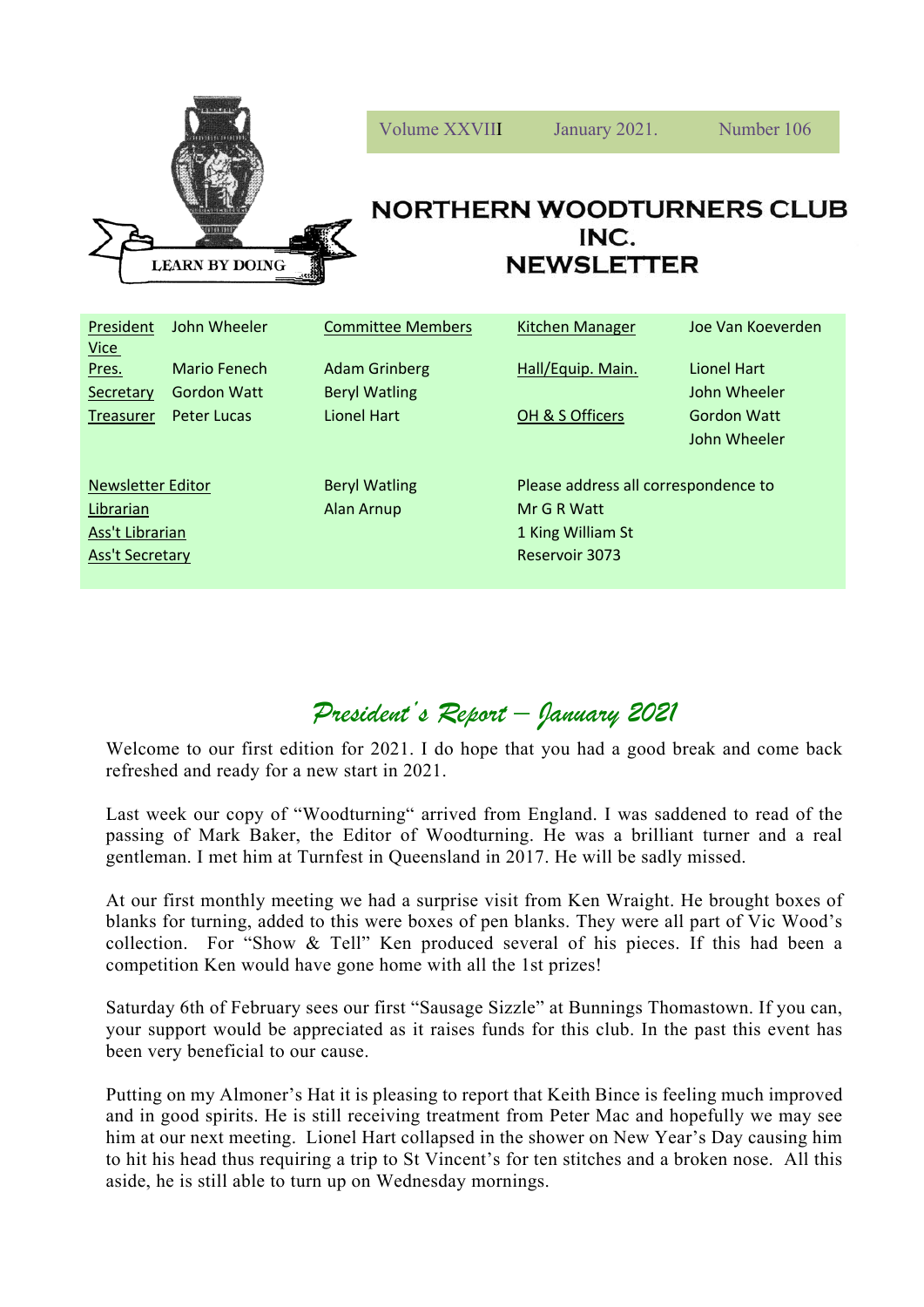Referring back to the wood that Ken brought, please be mindful of others. There is enough for all. Keep your tools sharp & your band-aids handy!

Stay Happy John Wheeler

*From the Secretary*

February Meeting on the 20<sup>th</sup> of February 2021 at 9:00 am The Show and Tell Project for this month is a Bowl with a decorated rim. Share anything else you have made with the members.

> After morning tea we will watch a Jimmy Clewes DVD Our Covid 19 Strategies are still in place for the safety of all members attending the workshop.

## *For Sale*

A past member from a few years ago, Ron Guy passed away recently, after a short illness. John Garito is helping Ron Guy's wife cleanup his workshop. John Garito will be at the hall for the next meeting with more information. John has offered take interested people to the house to save Ron's wife dealing with selling the items. In the photos are two Grinders. The small lathe is a MC1018. This is the same size



as the grey Jet at the hall. The other lathe is an Australian made Stubby lathe with electronic variable speed control. The lathe bed is adjustable. There are turning tools and other tools available.

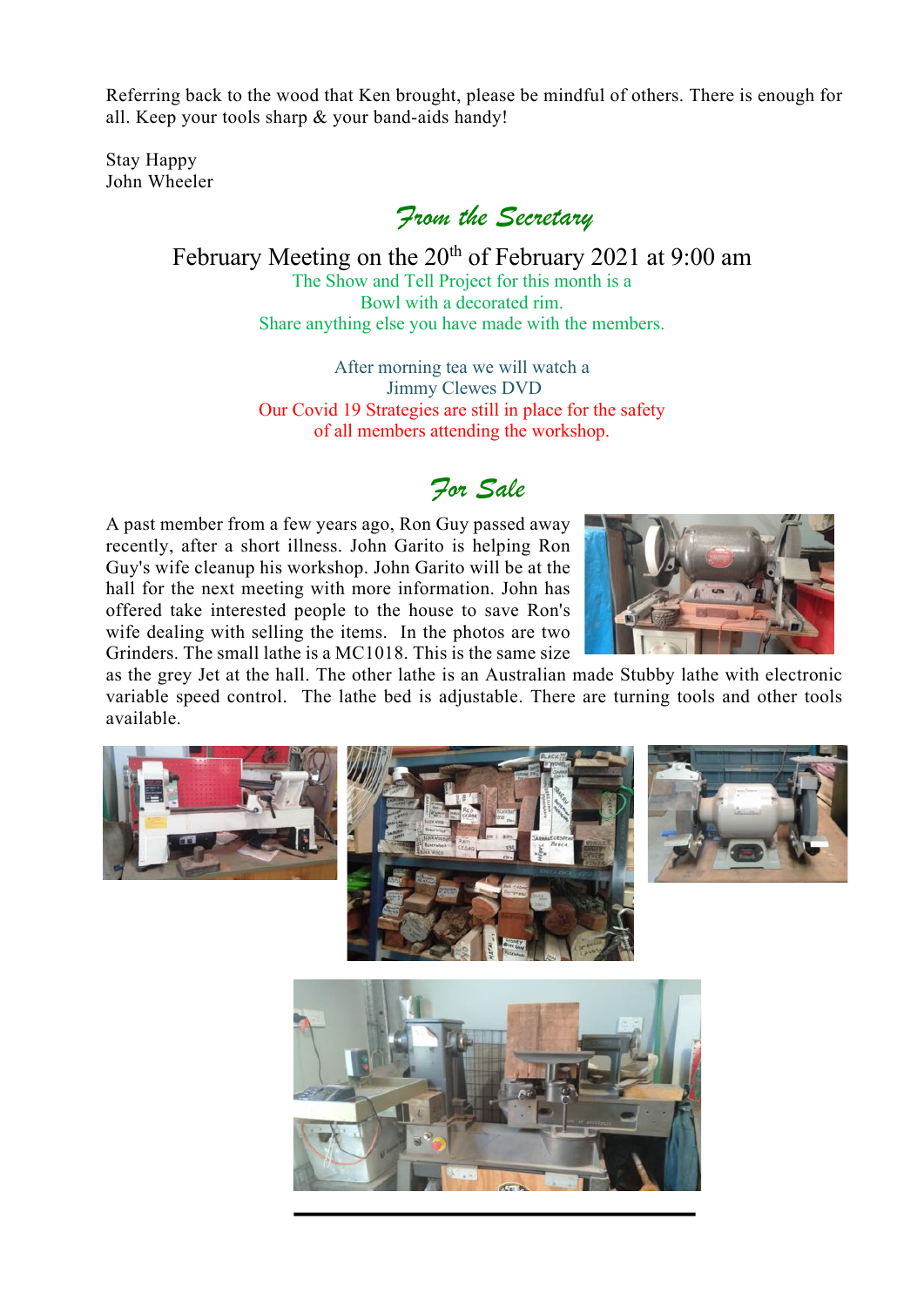## *Fees*

Thank you to all the members who have renewed their membership for the 2020/21 year. It has been a strange year but hopefully the club rooms will stay open going forward.

Peter Lucas 0457 683 429 Treasurer

Our account details are: Westpac Bank BSB 033067 Account number 151736. Please remember to put your name as a reference.

## *Our Projects*



Gordon Watt has made these boxes. On one he has used Myrtle, Oak and Mahogany and on the other Camphor Laurel, Mahogany and "Borcote?" *(I can't read your writing Gordon)*



Peter Lucas has made this Hybrid Steam Pump pen using Brown and Red Mallee Burl. The finish is CA glue. The other pieces show how he makes his blanks.



Lionel Hart has made these pens. Two are using Aluminium and the third is Norfolk Pine. The finish on the wood is CA glue.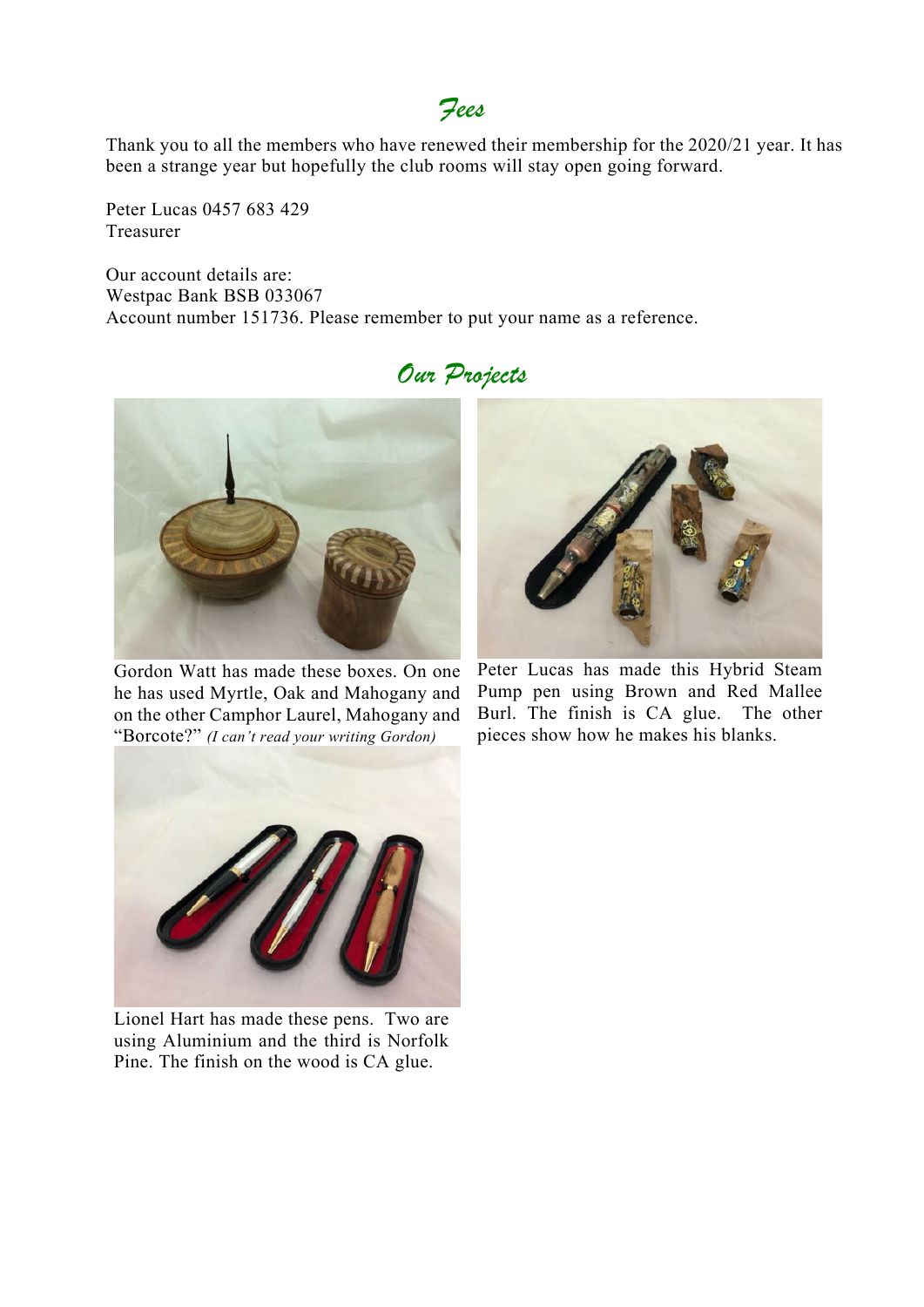

 Ken Wraight has made these 7 boxes based on a parabola. They have all been finished with Stylwood.



 John Wheeler has made these bowls using Prunis, Mango and Spalted Sycamore. They have been finished with Danish Oil.



Peter Fisher has made these four lidded boxes and the vase.